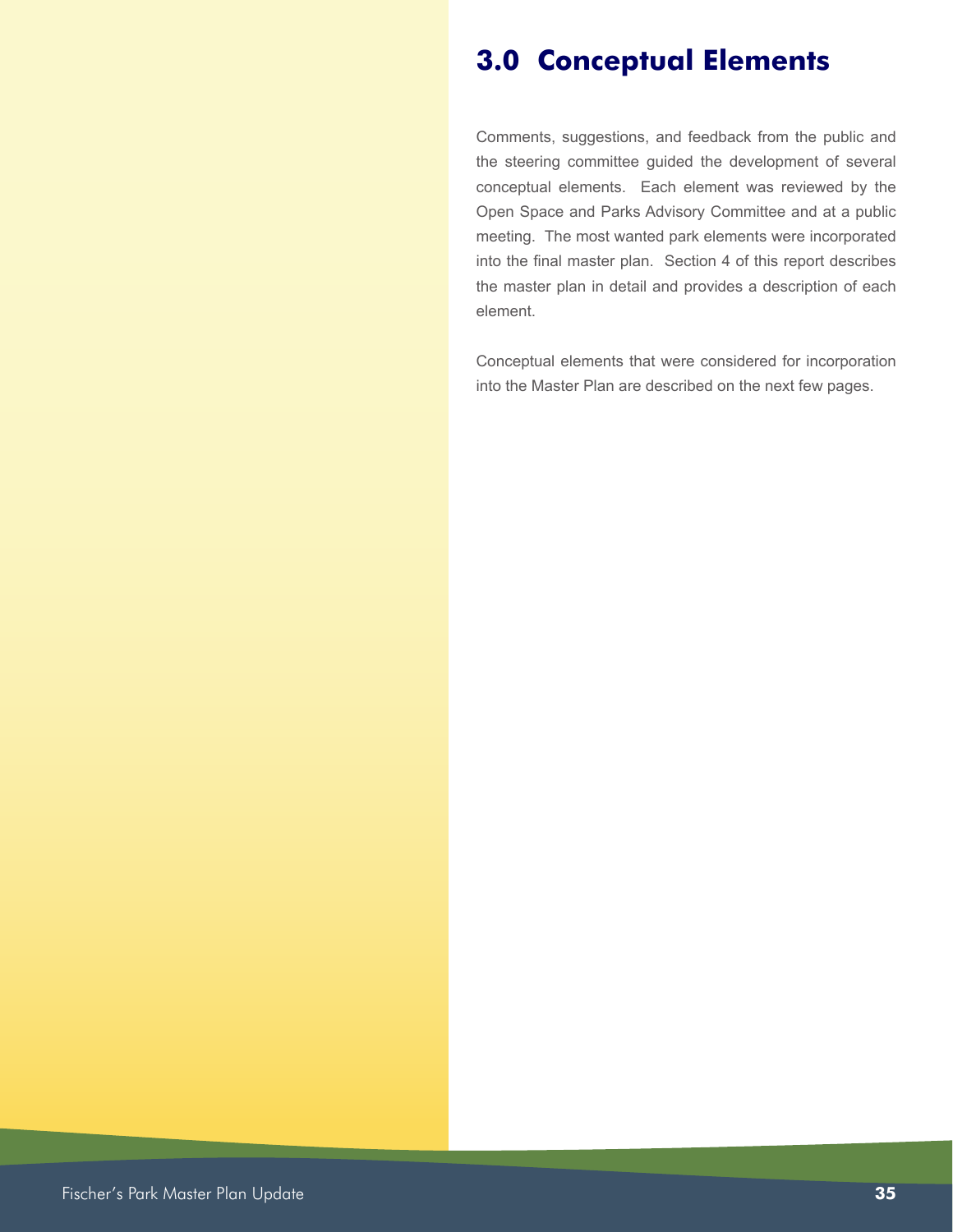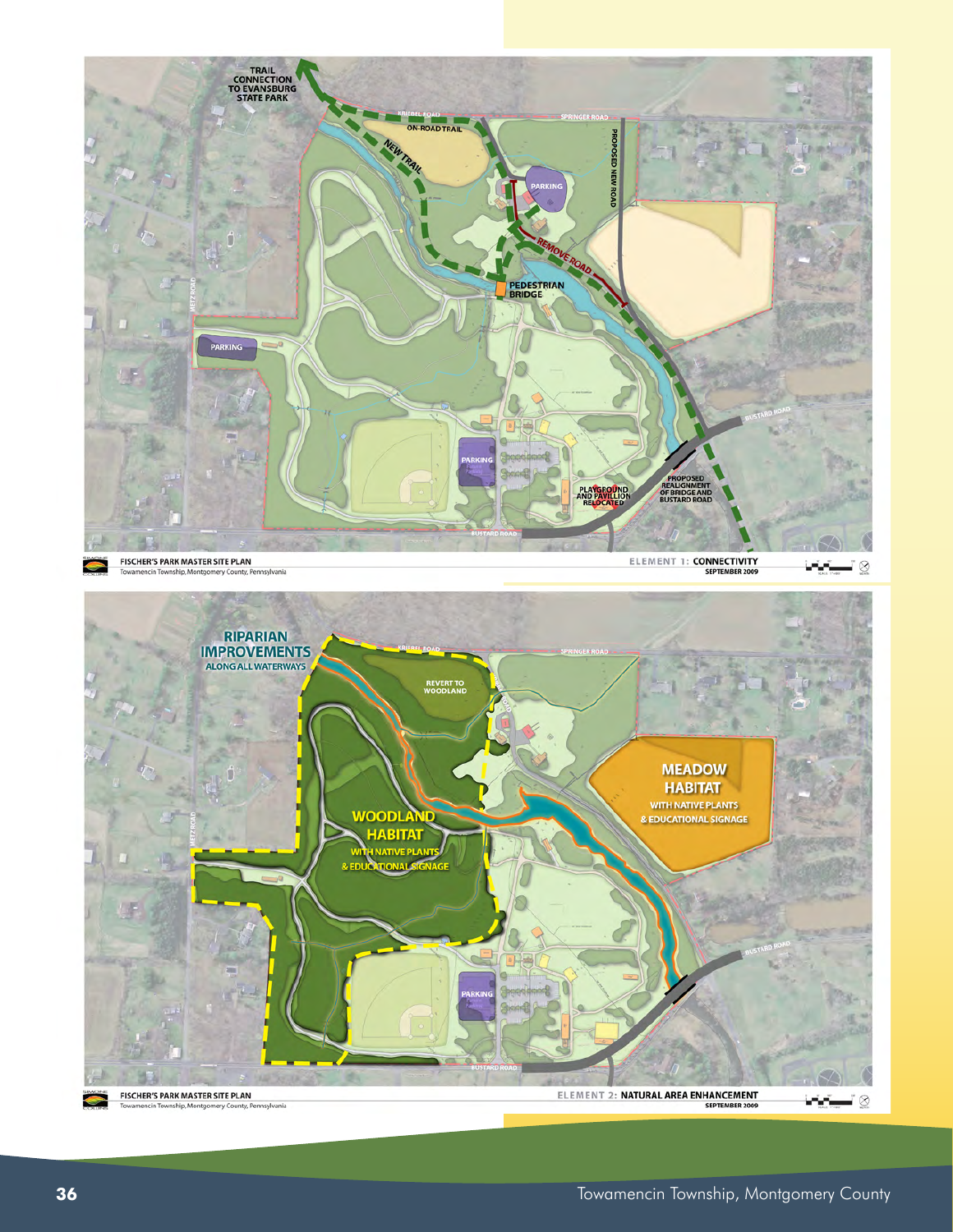#### 3.1 Connectivity Elements

The Connectivity Elements are aimed at improving circulation and improving accessibility. Key considerations for these elements include providing sufficient parking, connecting to the township-wide trail system, connecting the northern and southern sections of the park, and mitigating traffic and pedestrian vehicle conflict concerns.

- 1.1 Develop on-road and off-road trail connections to Evansburg State Park
- 1.2 Install a pedestrian bridge over the Towamencin Creek
- 1.3 Close Kriebel Road to through traffic (and)
- 1.4 Install new road between Kriebel and Springer Road
- 1.5 Replace Bustard Road Bridge
- 1.6 Add additional parking

# 3.2 Natural Area Enhancement **Elements**

Considerable support for enhancing the natural environment came from comments and emails from the public. Key concerns are for providing safe habitats for local wildlife, reducing invasive plant species, improving water quality, and providing environmental education.

- 2.1 Enhance / provide basic habitat requirements: -Food plants for invertebrates and birds -Roosting / nesting sites / bird boxes
	- -Cover vegetation (protection from predators)
- 2.2 Plant native plant species -Native warm season grasses/meadow – also good habit for different set of species than woodland
- 2.3 Create educational / information signage
- 2.4 Encourage vertical stratification of woodlands herbaceous ground layer, intermediate shrub layer, understory layer, canopy layer – to provide diverse habitats
- 2.5 Restore stream and creek banks riparian corridor restoration
- 2.6 Remove invasive species
- 2.7 Implement an ecological approach to infrastructure (i.e. using bioswales in the parking lot to cleanse stormwater)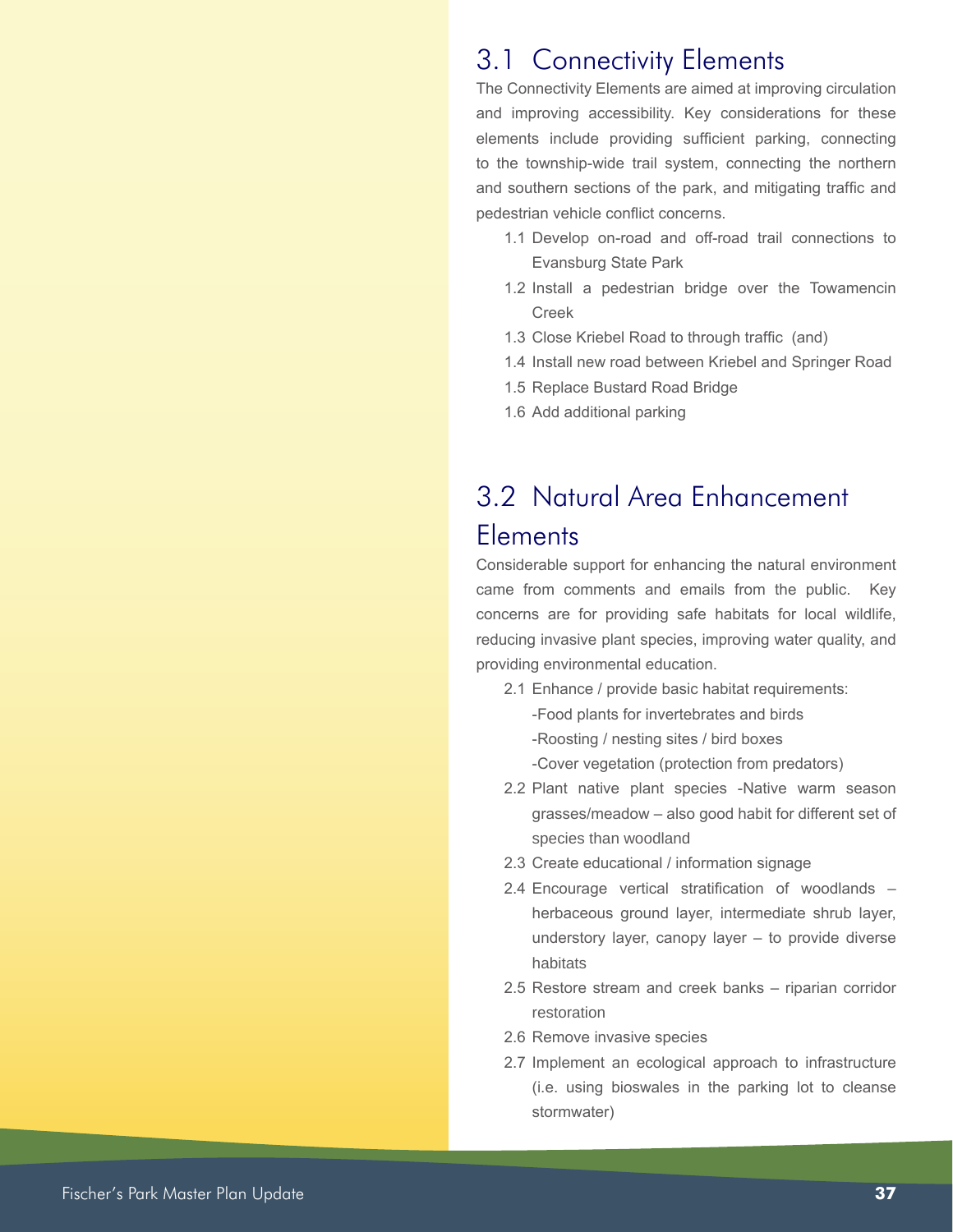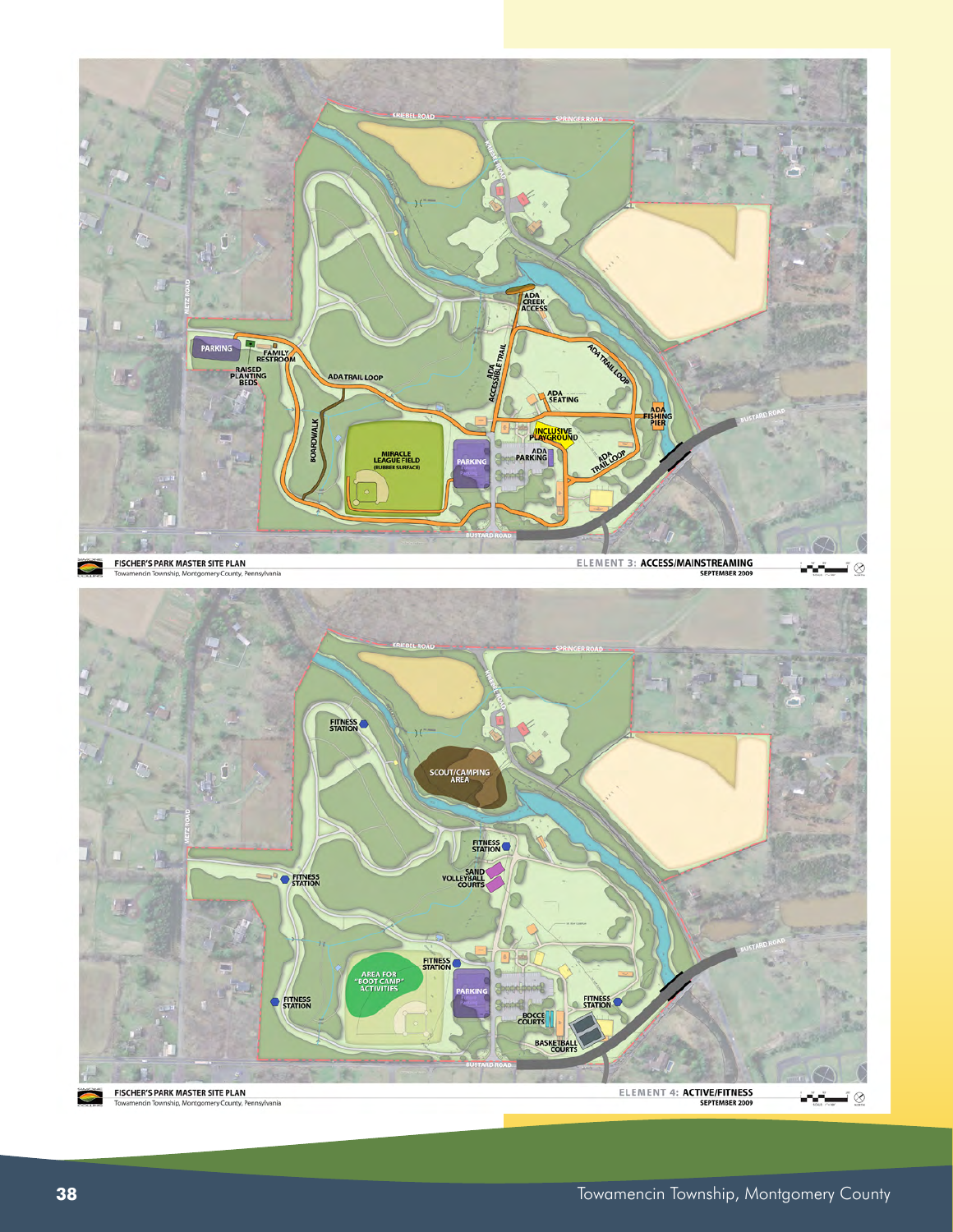### 3.3 Access / Mainstreaming

#### **Elements**

Making Fischer's Park inclusive to all township residents has been a central goal of the master plan update. The park's facilities should be designed to allow access to residents with all levels of ability.

- 3.1 Replace existing tot lot with inclusive playground.
- 3.2 Spray park or at-grade fountain
- 3.3 Add children's picnic tables
- 3.4 Add ADA accessible amenities
	- Accessible seating area (in front of Arneth Pavilion), - Fishing pier,
	- Creek side bench
	- Boardwalks for select woodland trails
- 3.5 Install raised planting beds
- 3.6 Mark additional ADA parking adjacent to the Stable Pavilion
- 3.7 Modify entrance of existing restroom to improve wheelchair accessibility
- 3.8 Add family bathroom facility with changing area in different parts of the park
- 3.9 Install all-purpose poured rubber surface / ADA softball field (miracle league)

#### 3.4 Active Elements

A number of active elements were discussed by the committee for Fischer's Park. The committee concluded that Fischer's Park should be a mostly passive park and that active elements should address the needs for older park users. Active recreation and sports fields and courts should not be developed in Fischer's Park except for enhancing accessibility.

- 4.1 Install bocce court
- 4.2 Install game tables